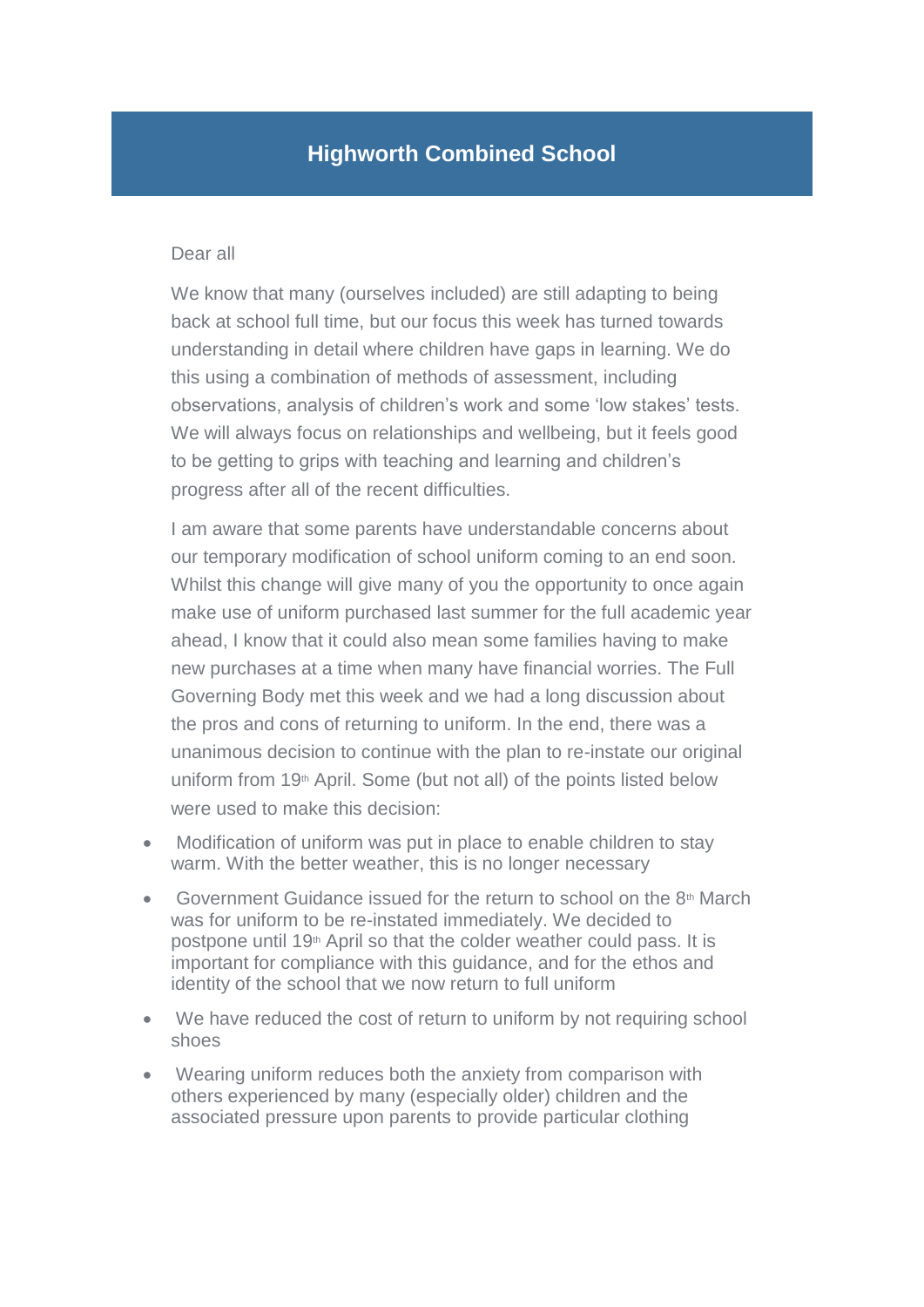- In the event that children need new clothes this summer, because the uniform purchased prior to September no longer fits, we know that school uniform is often the cheapest and most practical solution
- We do not expect children to wear uniform with the Highworth logo. Any generic uniform of the right colour is acceptable

I know that this decision will not be popular with all so have made the following arrangements to try to help:

- We will be running a uniform 'Swap Shop'. More information will follow, but you will be able to bring a piece of uniform that no longer fits to exchange for a piece of a different size
- We have set aside a small sum of money to support families where having to buy new uniform would cause significant financial difficulty. If you need to make use of this fund, please email [office@highworthcombined.co.uk](mailto:office@highworthcombined.co.uk) by Wednesday 24<sup>th</sup> March for more information about what is available and how to apply for it
- At the bottom of this Newsletter are links to suggestions for inexpensive uniform which can be purchased on line

Ailis McNeala, the Chair of Highworth Friends has asked me to include this message:

The PTA would like to thank the staff, parents, guardians and children for working together so well over the past few months. The happy children we see running in to school in the morning is a testament to how well they have been supported over the past few months, you should all be proud of yourselves.

The PTA will be holding a meeting at 19:30 on Wednesday 24th March via Zoom. If you would like to attend please contact the PTA via our Facebook page or email [\(highworthfriends@gmail.com\)](mailto:highworthfriends@gmail.com) and we can provide the log in details.

Please take a look at the attached 2 flyers from the Family Support Service for Buckinghamshire which provide information about:

• Healthy Start' which offers vouchers to new mums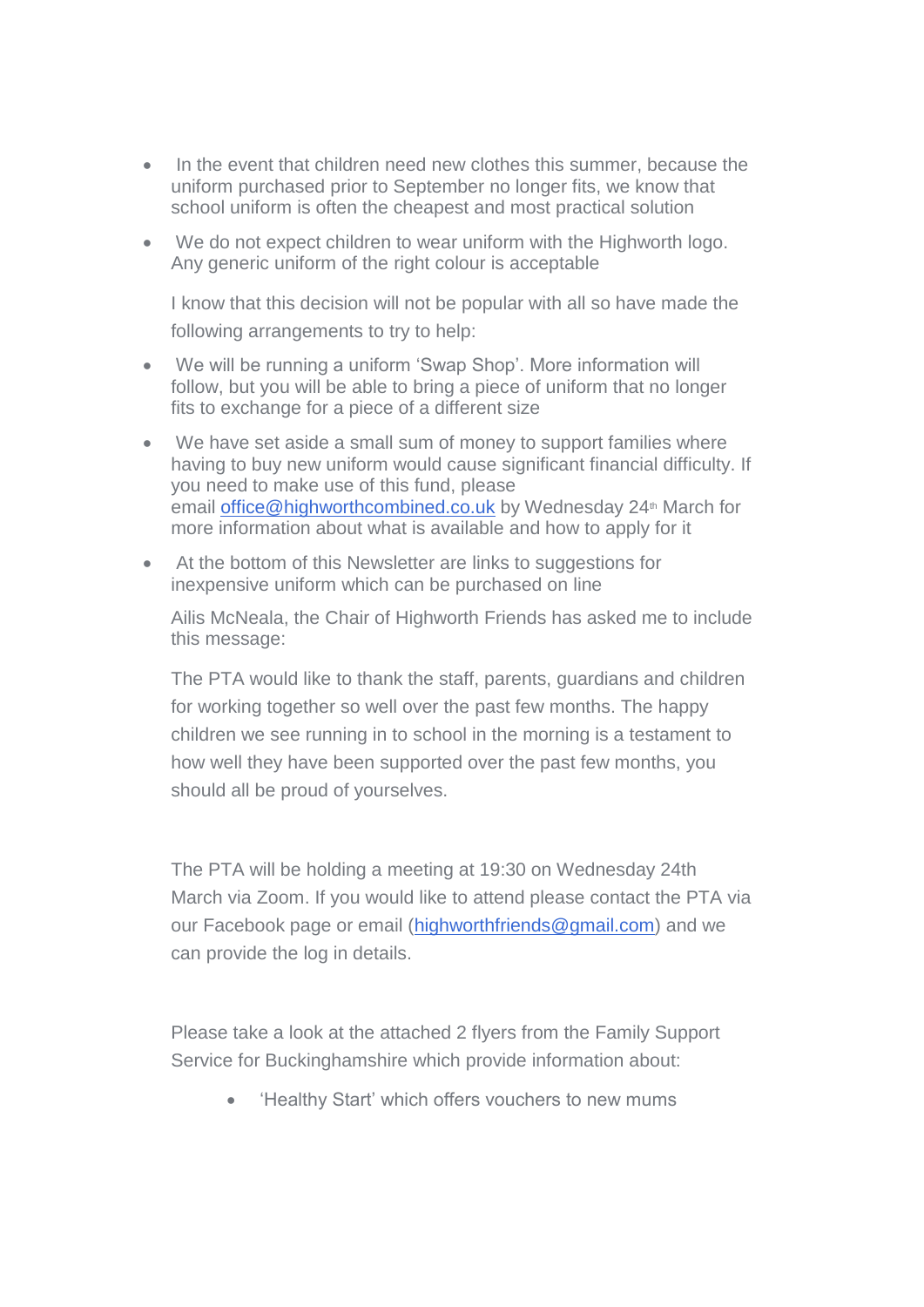• family learning courses which can be accessed from home

Buckinghamshire Council believe that they have been able to recruit a second Crossing Patroller to support Mr Ryan with keeping children safe when they cross Totteridge Lane each afternoon, but are still looking for someone who might be able to take on this role each morning. If you know anyone who might be interested in this position please use these contact details:

Georgina Longley; School Crossing Patrol Supervisor; 01494 586639/07734 481586

## [Georgina.Longley@buckinghamshire.gov.uk](mailto:Georgina.Longley@buckinghamshire.gov.uk)

My very best wishes for a happy weekend to you and your families

Clare Pankhania

## Parental agreement for safe return to school of all pupils on  $8<sup>th</sup>$  March 2021

This document has 2 sides. You must read, understand and agree every point before sending your child to school

The safe opening of school is dependent upon avoiding all contact with anyone who is, or could be, infected with coronavirus. The safety of our whole community is dependent on all of us following these rules. They must be followed:

• I will never enter any part of the school site if my child or anyone in my household has any of the symptoms of Covid 19

Symptoms of Coronavirus

- high temperature this means you feel hot to touch on your chest or back (you do not need to measure your temperature)
- new, continuous cough this means coughing a lot for more than an hour, or 3 or more coughing episodes in 24 hours (if you usually have a cough, it may be worse than usual)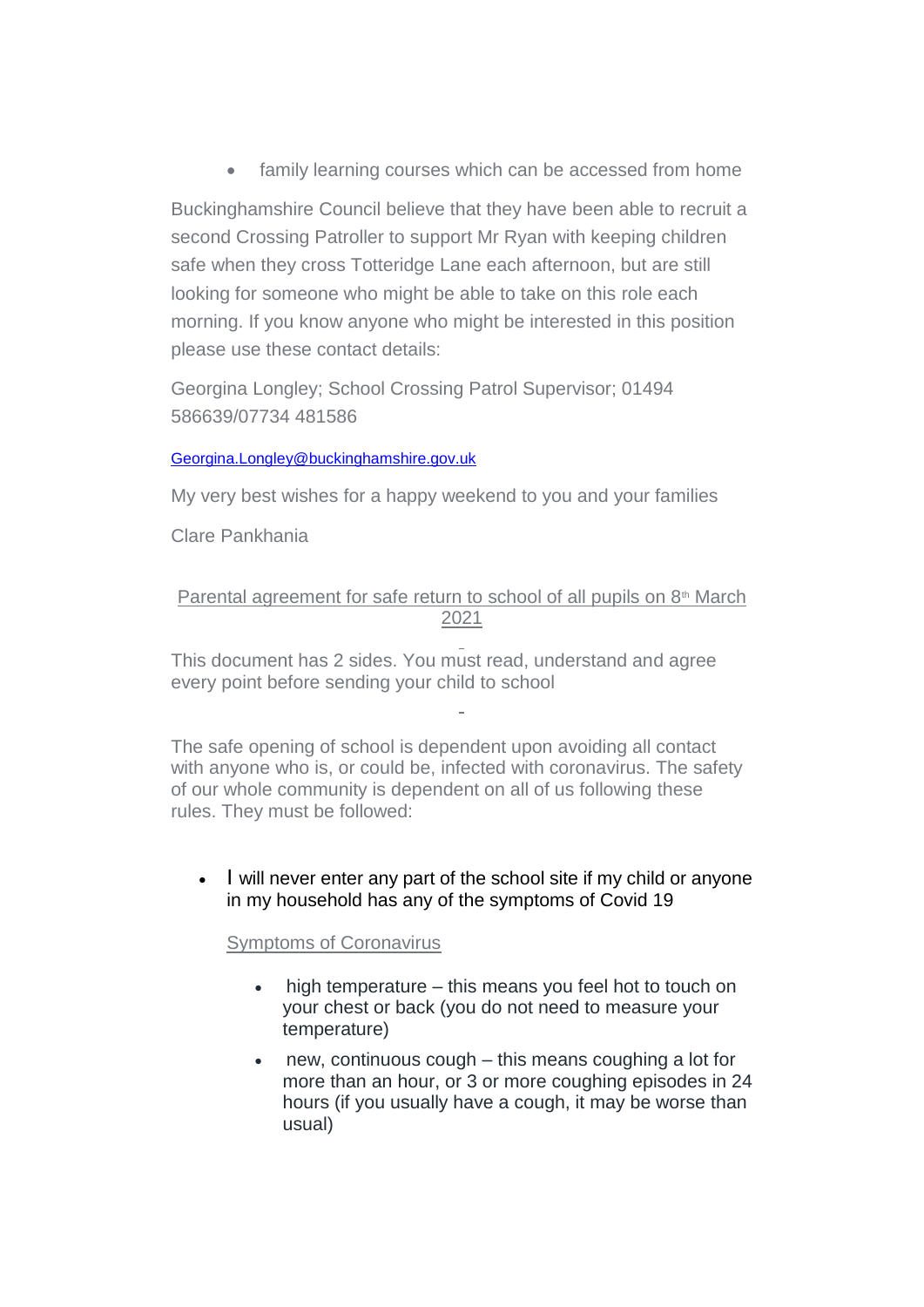- loss or change to your sense of smell or taste this means you've noticed you cannot smell or taste anything, or things smell or taste different to normal
- My whole household will self-isolate for 14 days if anyone in the household has any of these symptoms, no matter how mild or whatever I think might be the cause
- I will follow the 'Stay At Home…' guidance found here: [https://www.gov.uk/government/publications/covid-19-stay-at](https://www.gov.uk/government/publications/covid-19-stay-at-home-guidance)[home-guidance](https://www.gov.uk/government/publications/covid-19-stay-at-home-guidance)
- I will immediately inform Highworth School if my household needs to self-isolate
- I will ensure that my child and the members of my household are tested for Coronavirus if necessary. I can use this link to book a test: [https://www.nhs.uk/conditions/coronavirus-covid-](https://www.nhs.uk/conditions/coronavirus-covid-19/)[19/](https://www.nhs.uk/conditions/coronavirus-covid-19/)
- I will immediately inform the school if my child has received a positive test result for Coronavirus
- I will contact the school before sending my child back if my child or anyone in my household has been ill with Covid 19

In addition, I know that in sending my child to school I am agreeing that everyone in my household will follow every one of these steps. I know that this is essential to ensure the safety of my child, Highworth staff and our community.

- I know that if my child is unable to follow the rules to keep everyone safe, even if supported by staff to do so, I will have to collect them from school
- I know that I should seek medical advice before sending my child to school if they are classed as being clinically extremely vulnerable
- I know that if my child is unable to attend school, I need to email [reception@highworthcombined.co.uk,](mailto:reception@highworthcombined.co.uk) giving the following information: child's name and class; likely length of absence; Reason for absence. Please specify whether this is due to:
	- o Illness and that this is unrelated to Covid 19
	- o Self-isolation due to symptoms of Covid 19, or contact with a positive case
- I know that whilst school staff will encourage social distancing where they can, my child will come in to close contact with other children and adults within their year group bubble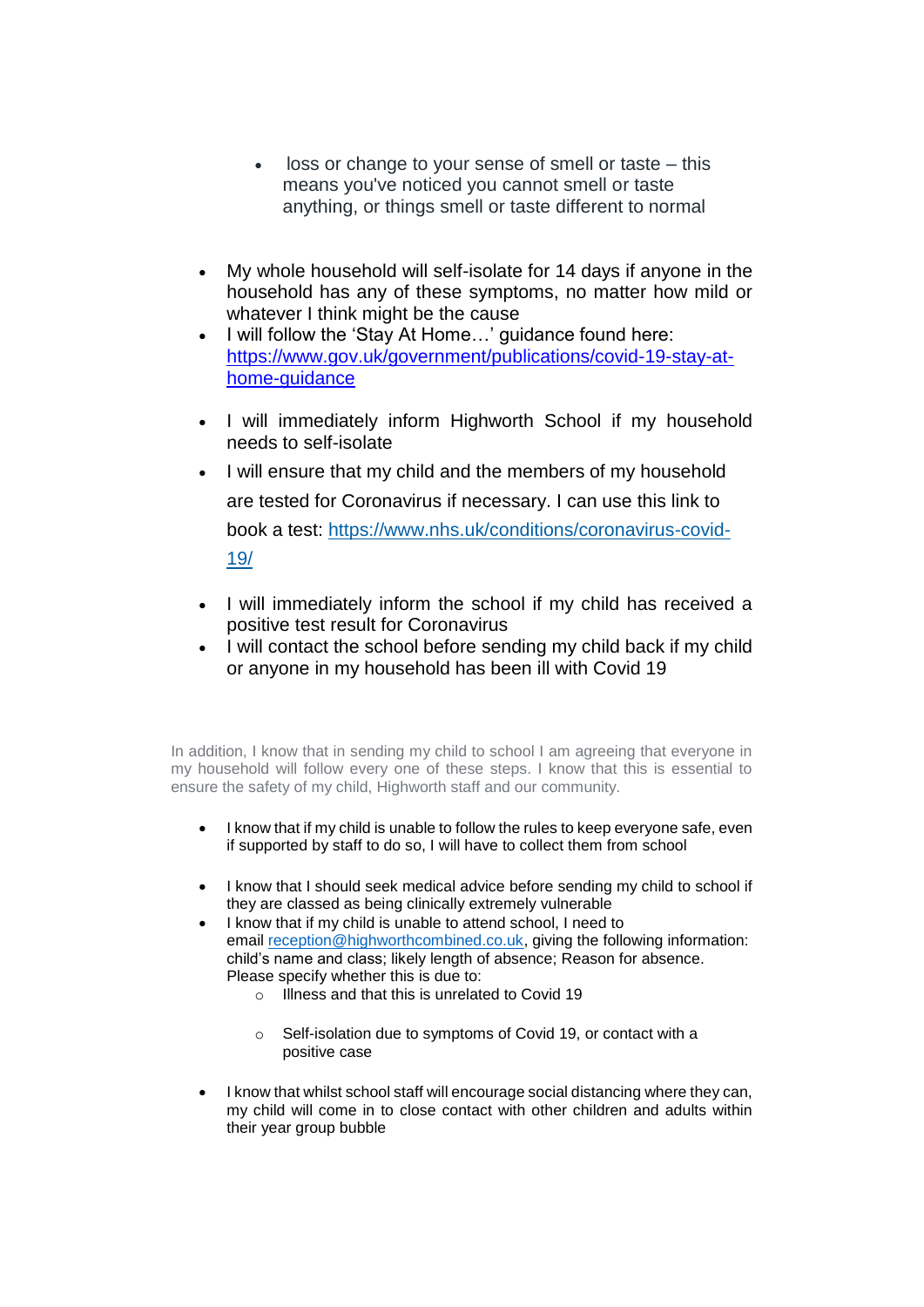- I will ensure that my child arrives at school within 10 minutes of the start time allocated for their class:
	- o Group A: Years R, 1, 3 and 6 start at 8.35am
	- o Group B: Years N, 2, 4, 5 start at 8.45am
- If possible, I will walk with my child to school
- If possible, I will allow my Year 6 child to walk to school on their own. If this is not possible, I allow my Year 6 child to walk from the school entrance to their classroom on their own
- I will not allow my Year 6 to walk with friends as they will find it hard to socially distance
- I will use the appropriate entrance to come on to the school site:
	- $\circ$  Year N: use the 'staff only' wooden gate from the car park
	- $\circ$  Year R: use the large metal double gates from the car park
	- o Years 1, 2, 3 and 4: use the usual pedestrian entrance
	- $\circ$  Year 5 and 6: use the large metal double gates from the car park
	- o All children and parents may use the back entrances to the field, but must remain 2 metres apart from other families at all times
- I will use the same gate to collect my child and arrive promptly at the time allocated for their class:
	- o Group A: Years R, 1, 3 and 6 at 3.10pm
	- o Group B: Years N, 2, 4, 5 start at 3.20pm
- I will take my child to the external door for their classroom and collect them from the same place (the gates to the quadrangle will be open to allow parents to do this).
- When dropping off and collecting my child, I will stand 2 metres away from the door using the yellow lines in place. I will not go beyond the yellow line
- I understand that my child will need to walk alone, the 2 metres, from me to the adult waiting to receive them and will ensure that if this not possible, that my child returns home with me
- I will only remain upon the school site for enough time to drop off or collect my child and I will ensure that my children and I remain 2 metres away from any other family group for the whole of the time that I am on the site
- I will send my child to school every day with a bottle of water with their name written clearly on it as I know that the school drinking fountains will not be available
- I will send my child to school with their lunchbox if needed
- If my child is in Nursery, I will send them to school with a change of clothes in a named bag
- I will send my child to school in their school uniform, except when they have a PE lesson
- I will send my child to school in their PE kit one day a week, when their class has a PE lesson:
	- o Monday: Year 4 and Year 6; Tuesday: Year 3; Wednesday: Year R and Year 1; Thursday: Year 2; Friday: Year 5
- If my child is having a school packed lunch, I will order it on line before Thursday each week for the following week (for all year groups including Nursery and Reception). I will do this even if my child qualifies for a free school meal.
- I will not send hand sanitiser to school with my child as I know that they will wash their hands many times during the day
- I will ensure that I have given my child any required medication and applied sun protection or lotions before they come to school